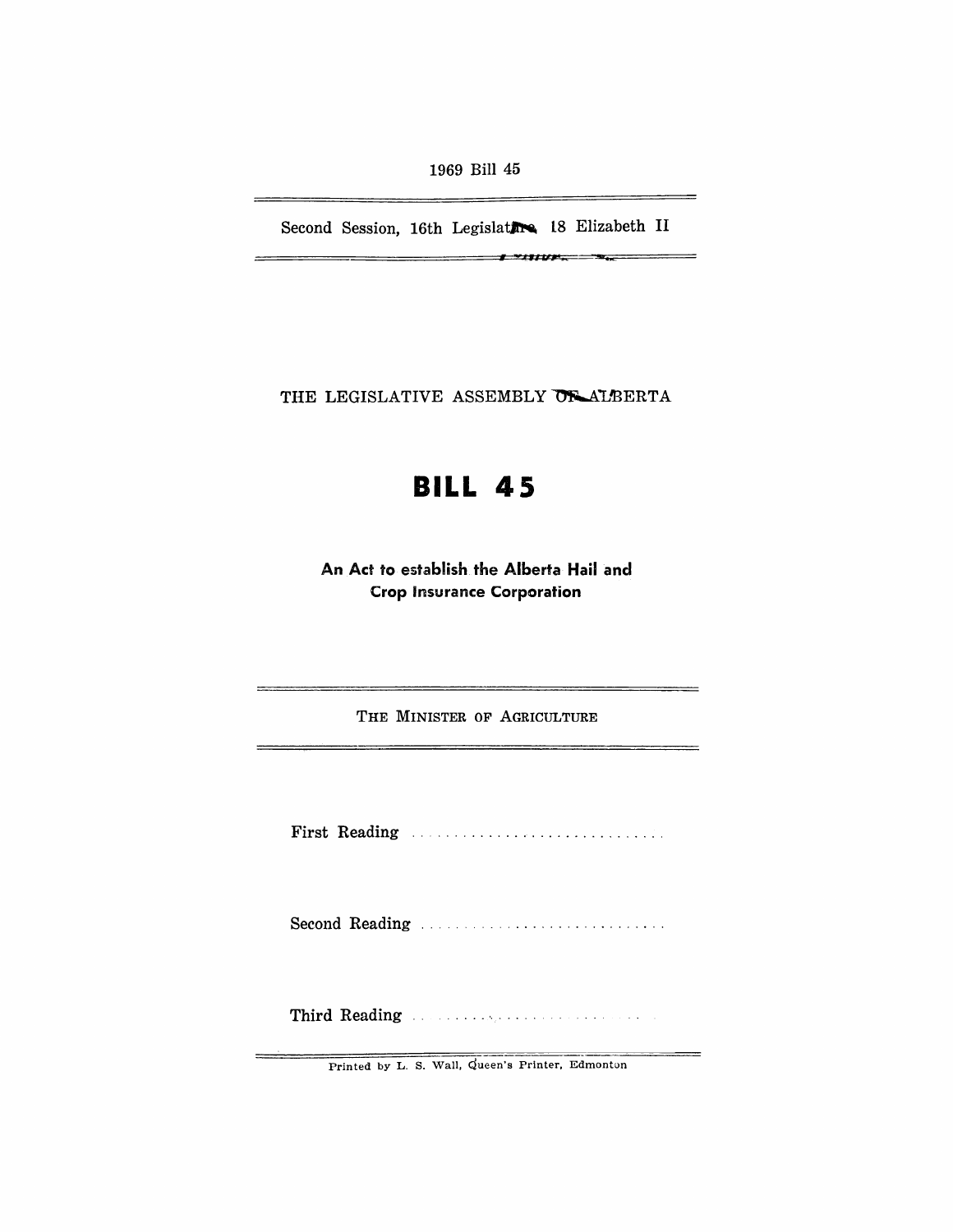## **BILL 45**

### 1969

#### An Act to establish the Alberta Hail and Crop Insurance Corporation

#### *(Assented to* , 1969)

HER MAJESTY, by and with the advice and consent of the Legislative Assembly of the Province of Alberta, enacts as follows:

1. This Act may be cited as *The Hail and Crop Insurance Act.* 

2. In this Act, "corporation" means the Alberta Hail and Crop Insurance Corporation constituted under this Act.

3. There is hereby created a corporation with the name "Alberta Hail and Crop Insurance Corporation".

4. (1) The affairs of the corporation shall be conducted by a board of directors which shall consist of five persons appointed by the Lieutenant Governor in Council, to hold office during pleasure.

(2) The Lieutenant Governor in Council shall appoint one of the directors to be chairman of the board of directors and one of them to be vice-chairman of the board of directors and, in the absence, or at the request of the chairman or in the event of his inability to act, the vice-chairman shall act as and has all the powers and authority of the chairman.

(3) Any directors who are permanent employees of the Government shall serve without remuneration but the corporation may pay the other directors such remuneration as may be determined by the Lieutenant Governor in Council.

(4) The corporation may pay the directors travelling and living expenses while absent from their ordinary place of business in the course of their duties at such rates as may be determined by the corporation.

5. (1) The corporation may make by-laws respecting the calling of meetings of the board and the quorum and con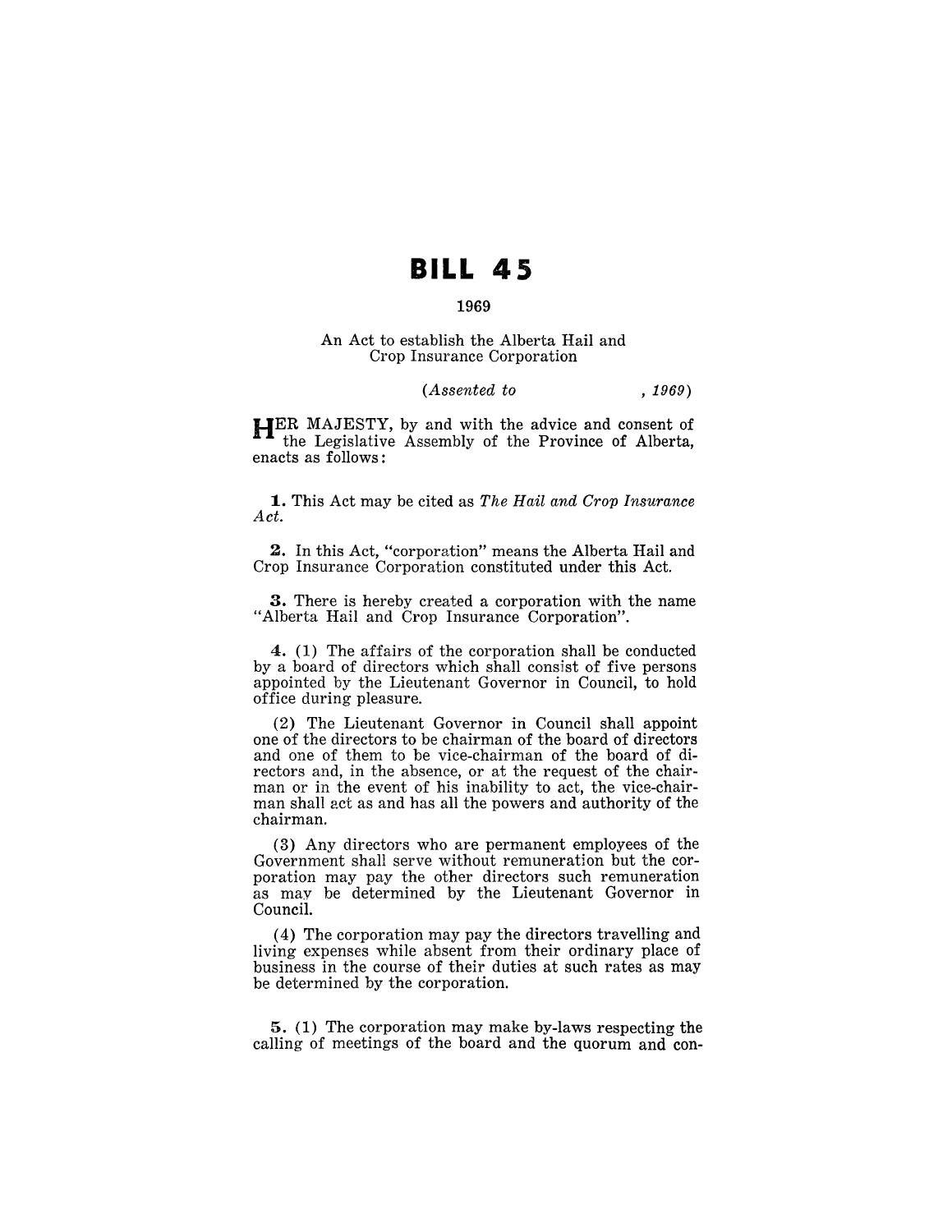**Explanatory Notes** 

**I.** This Bill will merge the functions of The Alberta Hail **In**surance Board and the Alberta Crop Insurance Corporation which will both be replaced by the new corporation established by this Bill.

**2.** Interpretation.

- **3.** New corporation established.
- **4.** Appointment of directors.

**5.** Conduct of affairs of corporation.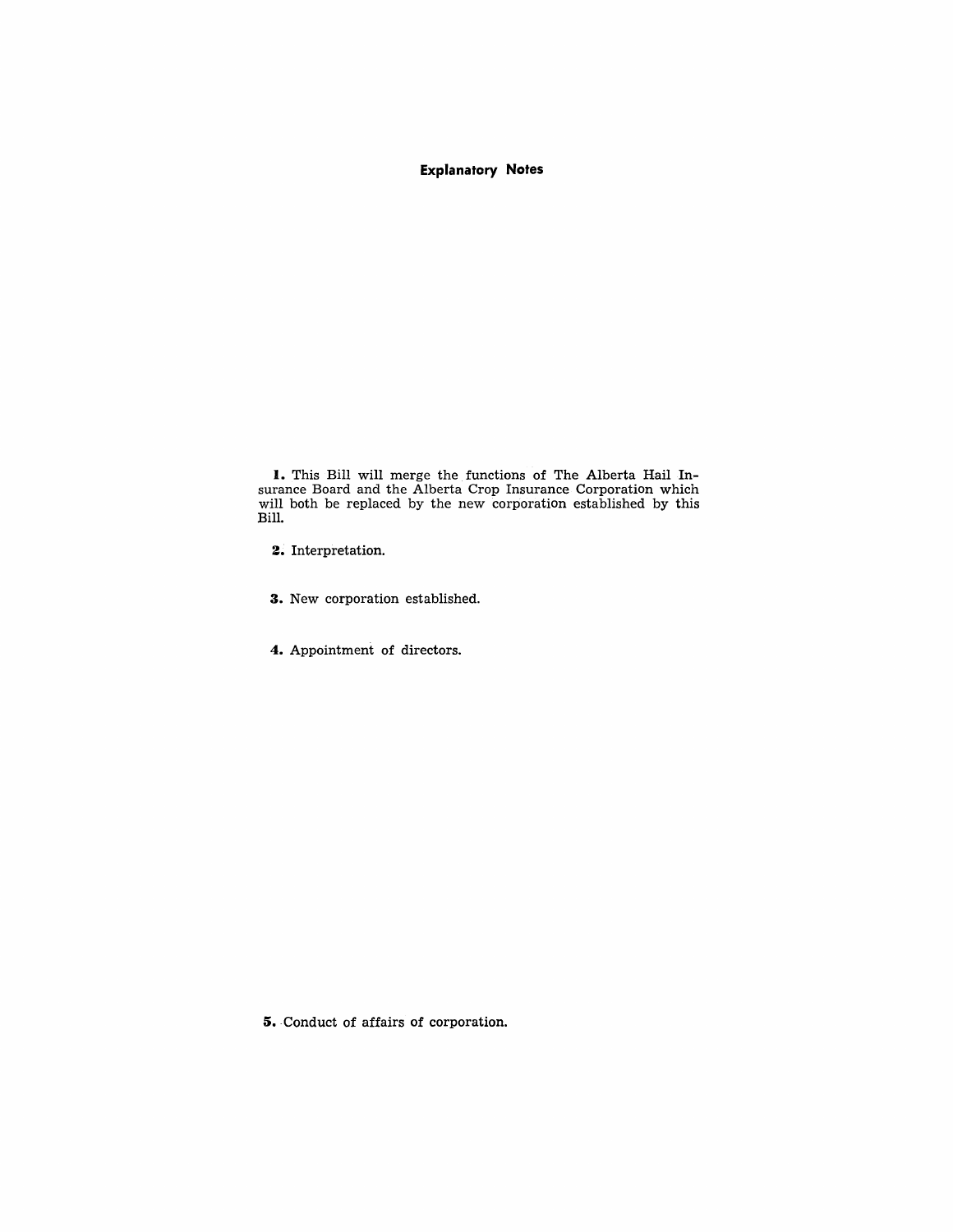duct of business thereat, the duties and conduct of the directors, employees and agents and generally as to the conduct of the affairs of the corporation.

(2) Where one or more vacancies occur on the board, the remaining directors may exercise all the powers of the board so long as a quorum of the board remains in office.

- **6.** (1) The objects of the corporation are to carry on
- (a) the business of hail insurance in accordance with *The Alberta Hail Insurance Act,* and
- $(b)$  the business of crop insurance in accordance with *The Alberta Crop Insurance Act.*

(2) In carrying on its business the corporation shall maintain accounts and records in such a manner that all assets, liabilities, income and expenditure relating to hail insurance and to crop insurance can be adequately determined and distinguished.

7. (1) The corporation may employ such employees and agents as it considers necessary for the conduct of its business and determine the compensation to be paid to the employees and agents.

- (2) The corporation may
- (a) acquire and hold real property and improve, sell, exchange, lease or otherwise dispose of it,
- $(b)$  borrow from time to time moneys required to defray the current expenditures of the corporation, and for that purpose may
	- (i) hypothecate, pledge and mortgage its property, rights, assets and prospective revenues, and
	- (ii) execute any bills, notes, contracts or other documents that are the evidence of or the security for any money so borrowed, and
- (c) provide services to the Government in connection with the administration of the Wildlife Damage Fund or any other Provincial program relating to crop loss or damage.

8. The Provincial Auditor or his nominee shall from time to time and at least once every year audit the books and accounts of the corporation.

**9.** (1) The corporation shall annually, after the end of each year, prepare a report of the activities of the corporation during that year, including an audited financial statement for the preceding fiscal year.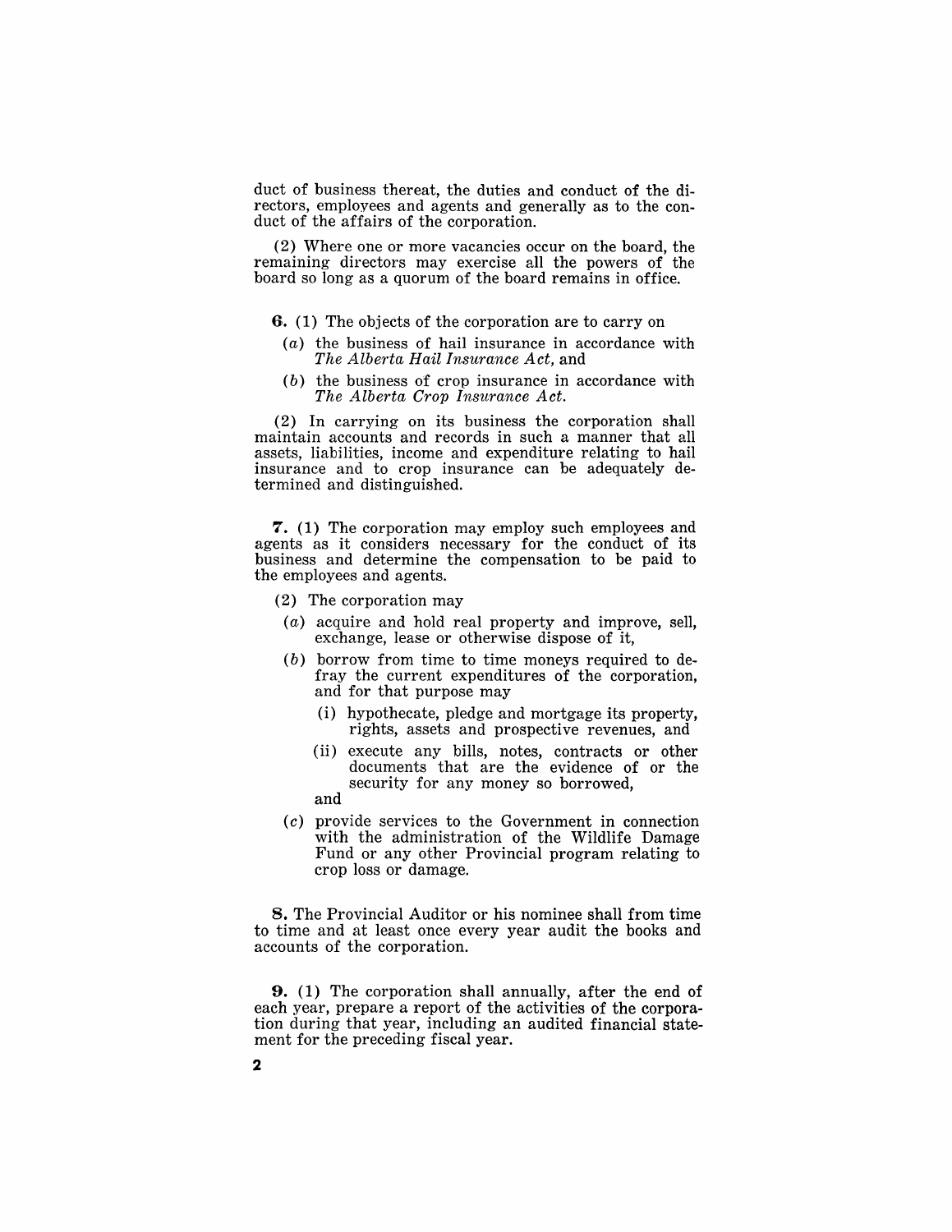**6.** Objects of corporation.

7. General powers of corporation.

**8.** Audit.

**9.** Annual report.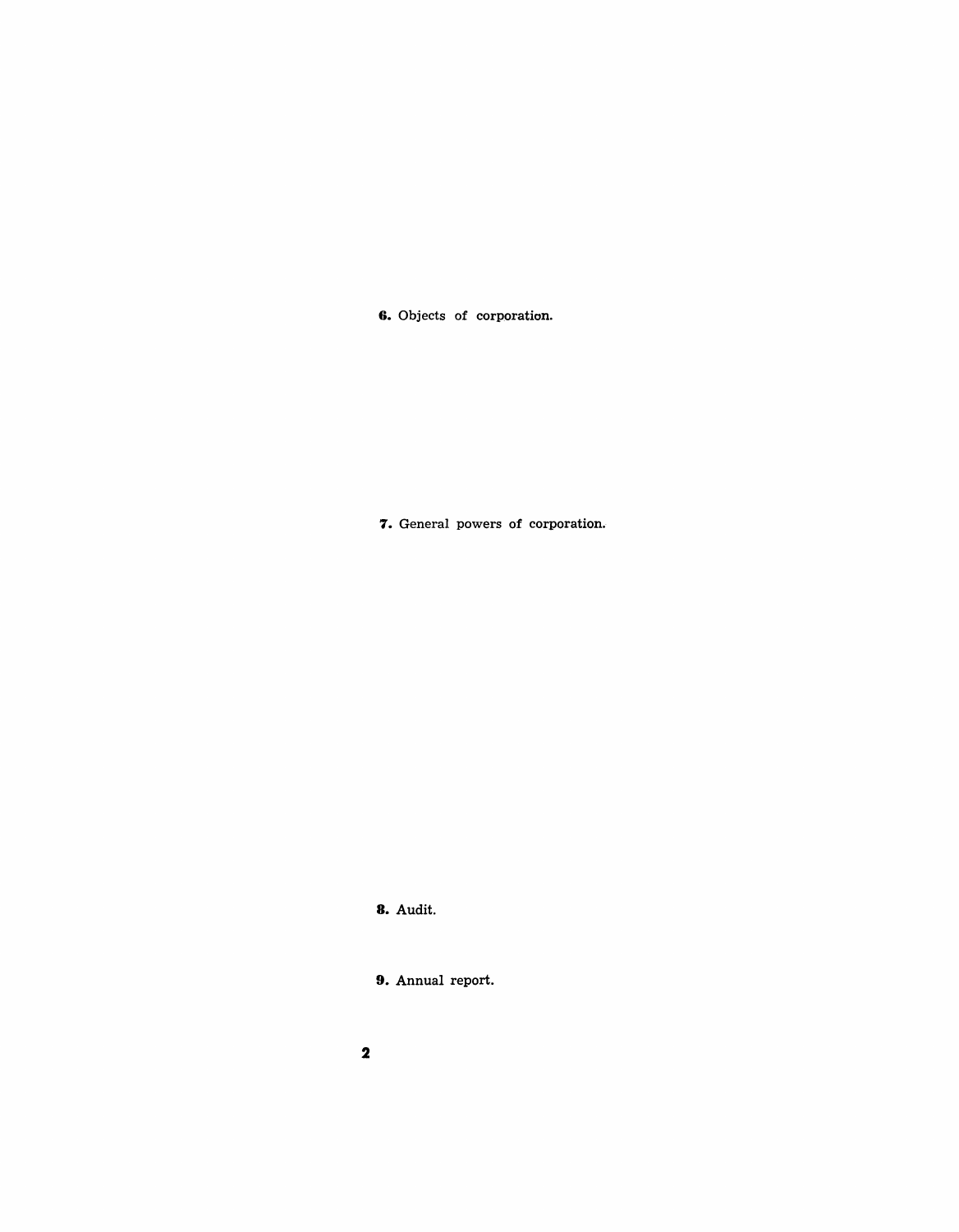(2) The Minister of Agriculture shall lay a copy of the report before the Legislative Assembly within 15 days after the commencement of the next ensuing session.

**10.** (1) The Alberta Hail Insurance Board and the Alberta Crop Insurance Corporation are hereby dissolved.

(2) All rights, contracts, franchises, assets, liabilities and property of every kind, including choses in action, owned, held, incurred or used by

(a) The Alberta Hail Insurance Board, and

(b) the Alberta Crop Insurance Corporation,

immediately prior to the commencement of this Act are hereby vested in the corporation.

(3) Until such time as a chairman and other directors of the corporation are appointed pursuant to section 4, the persons who, immediately before the commencement of this Act, were

(a) the chairman and other directors of the Alberta Crop Insurance Corporation, or

(b) directors of The Alberta Hail Insurance Board, are the acting chairman and directors of the corporation.

**11.** (1) *The Alberta Hail Insurance Act* is amended

- (a) as to section 2
	- (i) by striking out clause  $(b)$  and by substituting the following:
		- *( b* ) "Board" means the Alberta Hail and Crop Insurance Corporation constituted under *The Hail and Crop Insurance Act;*
	- (ii) by striking out clause  $(f)$  and by substituting the following:
		- $(f)$  "Minister" means the Minister of Agriculture;
- (b) by striking out section 3 and by substituting the following:

**3.** This Act applies only with respect to hail and fire insurance as mentioned in section 4.

- (c) as to section 5 by striking out clauses  $(b)$ ,  $(c)$ ,  $(g)$ ,  $(h)$  and  $(i)$ ,
- (d) by striking out sections 7 to 10 and 28 and 29,
- (e) as to section 31, subsection (1) by adding after the words "applies to the Board" the words "with respect to insurance under this Act".
- *(2) The Alberta Crop Insurance Act* is amended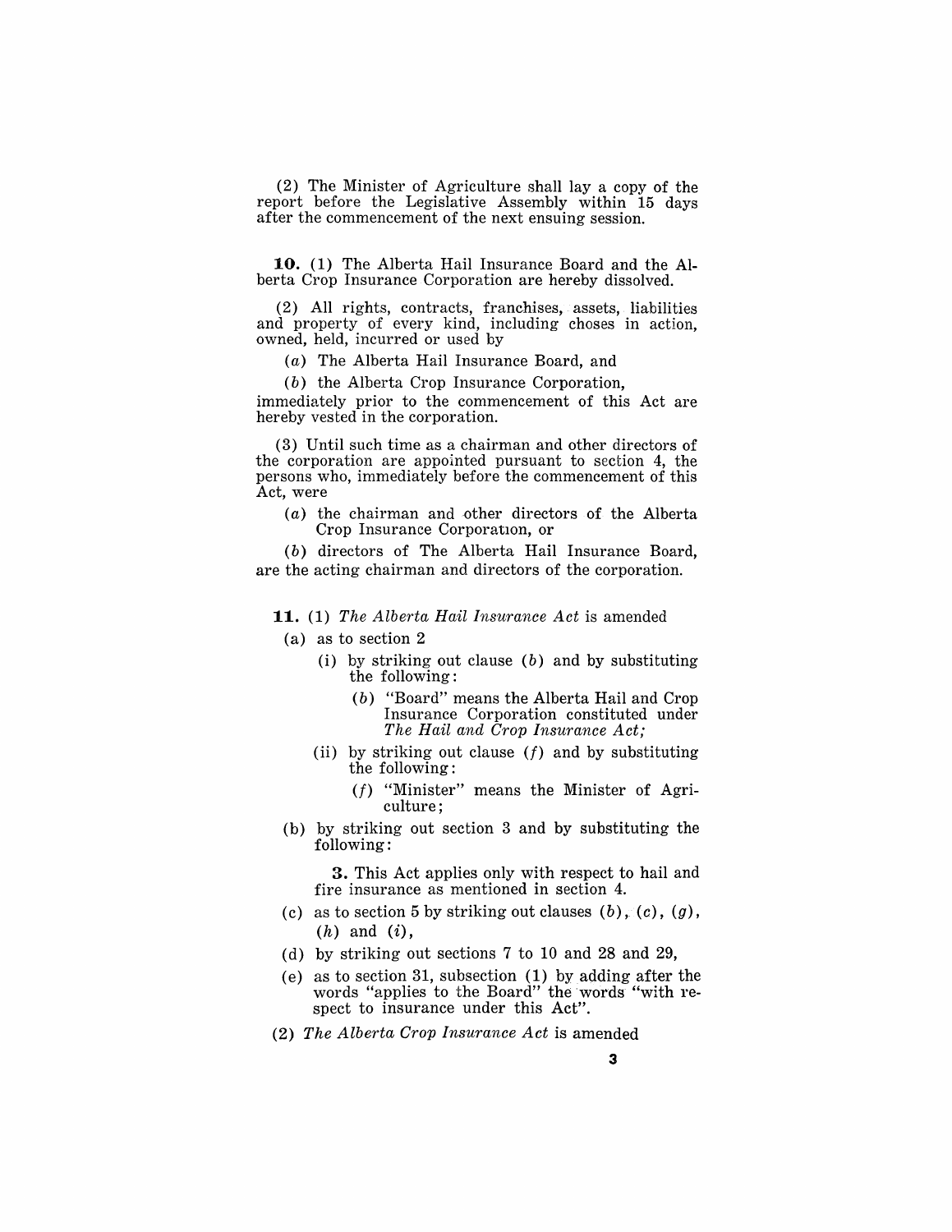**10.** Dissolution and transfer of assets and liabilities.

**II.** Consequential amendments.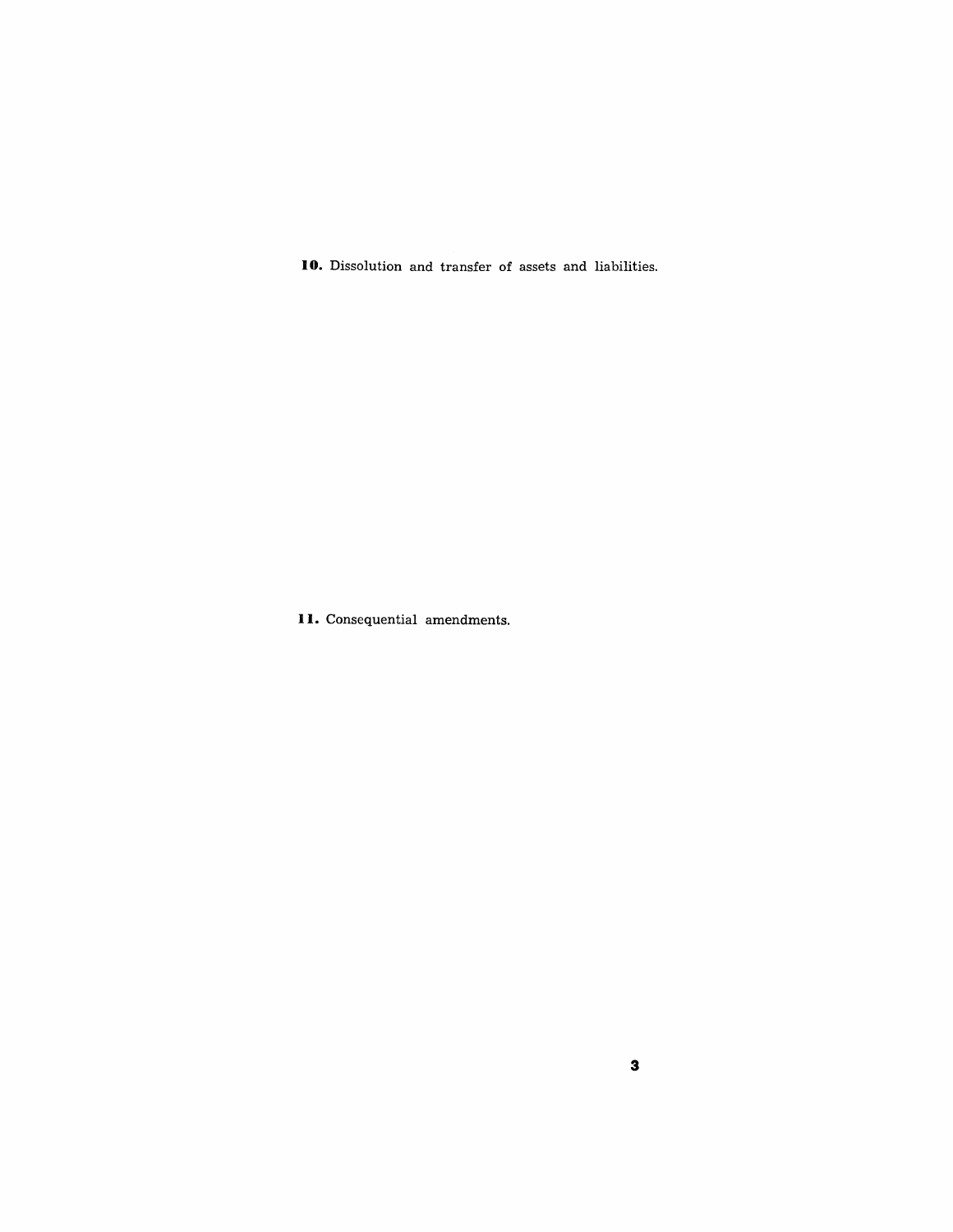- (a) as to section 2 by striking out clause  $(a)$  and by substituting the following:
	- (a) "corporation" means the Alberta Hail and Crop Insurance Corporation constituted under *The Hail and Crop Insurance Act;*
- (b) by striking out sections 3 and 4 and by substituting the following:

3. This Act does not apply with respect to hail insurance to which *The Alberta Hail Insurance Act*  applies.

- (c) by striking out section 13.
- *(3) The vVildlife Crop Da'mage Insurance Act* is repealed.

**12.** This Act comes into force on the day upon which it is assented to and upon so coming into force shall be deemed to have been in force at all times on and after April **1,**  1969.